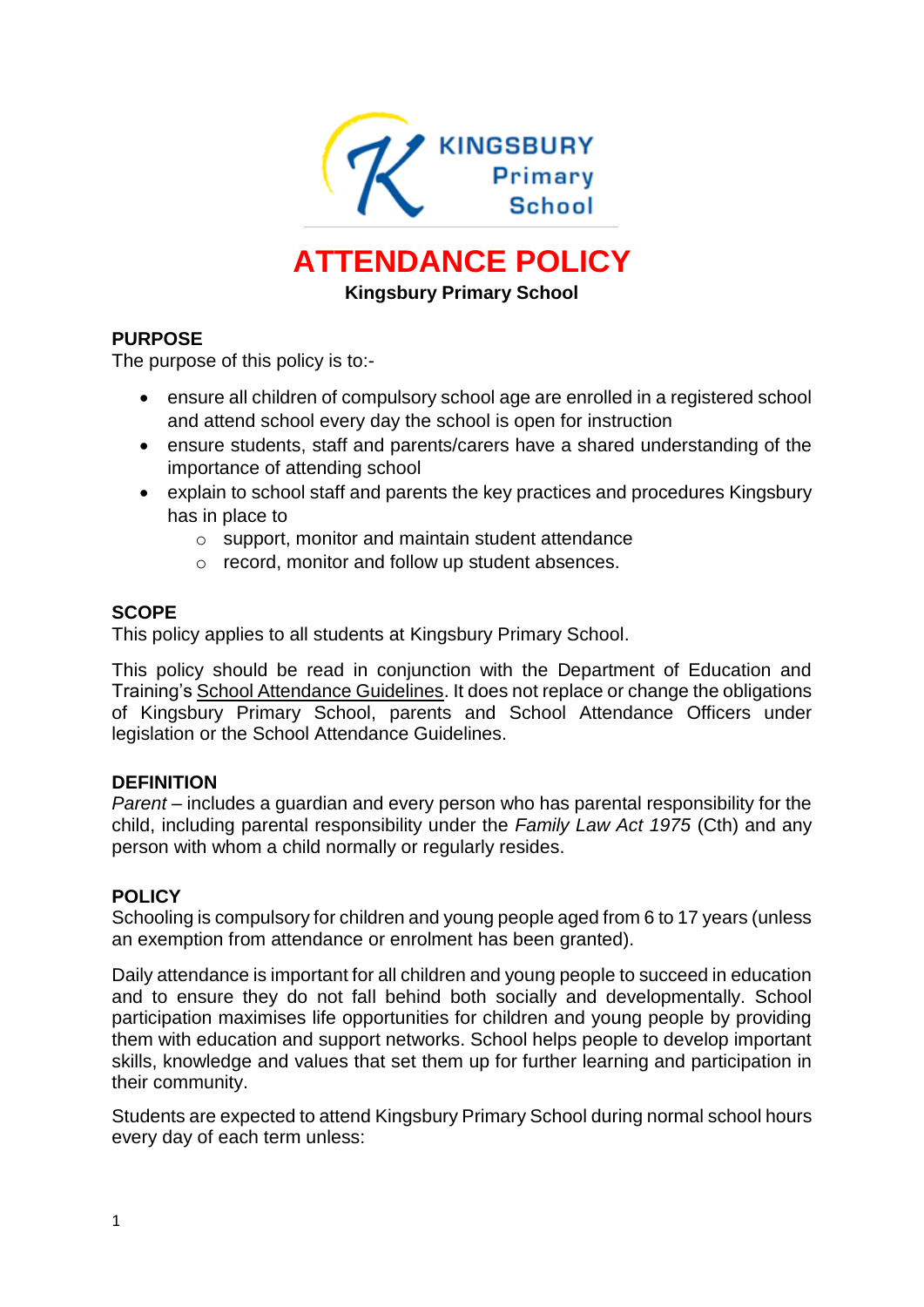- there is an approved exemption from school attendance for the student
- the student has a dual enrolment with another school and has only a partial enrolment in our school, or
- the student is registered for home schooling and has only a partial enrolment at Kingsbury for particular activities.

Both schools and parents have an important role to play in supporting students to attend school every day.

Kingsbury Primary School believes all students should attend school all day, every day when the school is open for instruction and is committed to working with its school community to encourage and support full school attendance.

Our school will identify individual students or cohorts who are vulnerable and whose attendance is at risk and/or declining and will work with these students and their parents to improve their attendance through a range of interventions and supports.

Students are committed to attending school every day, arriving on time and being "Ready to Learn." Our students are encouraged approach a teacher and seek assistance if there are any issues that are affecting their attendance.

Parents are asked to commit to ensuring their child/children attend school on time every day when instruction is offered, to communicating openly with the school and providing valid explanations for any absence.

Parents will communicate with the relevant staff at our school about any issues affecting their child's attendance and work in partnership with the school to address any concerns.

Parents will provide a reasonable explanation for their child's absence from school and endeavour to schedule family holidays, appointments and other activities outside of school hours.

# **Supporting and promoting attendance**

Kingsbury Primary School's *Engagement and Wellbeing Policy* supports student attendance.

Our school also promotes student attendance by: offering Out of School Hours Care for families needing this service, supervised Yard Duty from 8.45am and reminding families that "it is not okay, to be away".

#### **Recording attendance**

Kingsbury Primary School must record student attendance twice per day. This is necessary to:

- meet legislative requirements
- discharge our school's duty of care for all students

The classroom teacher will record attendance at 9.15am and after lunch using Compass.

If students attend at a school-approved activity, the teacher in charge of the activity will record them as being present.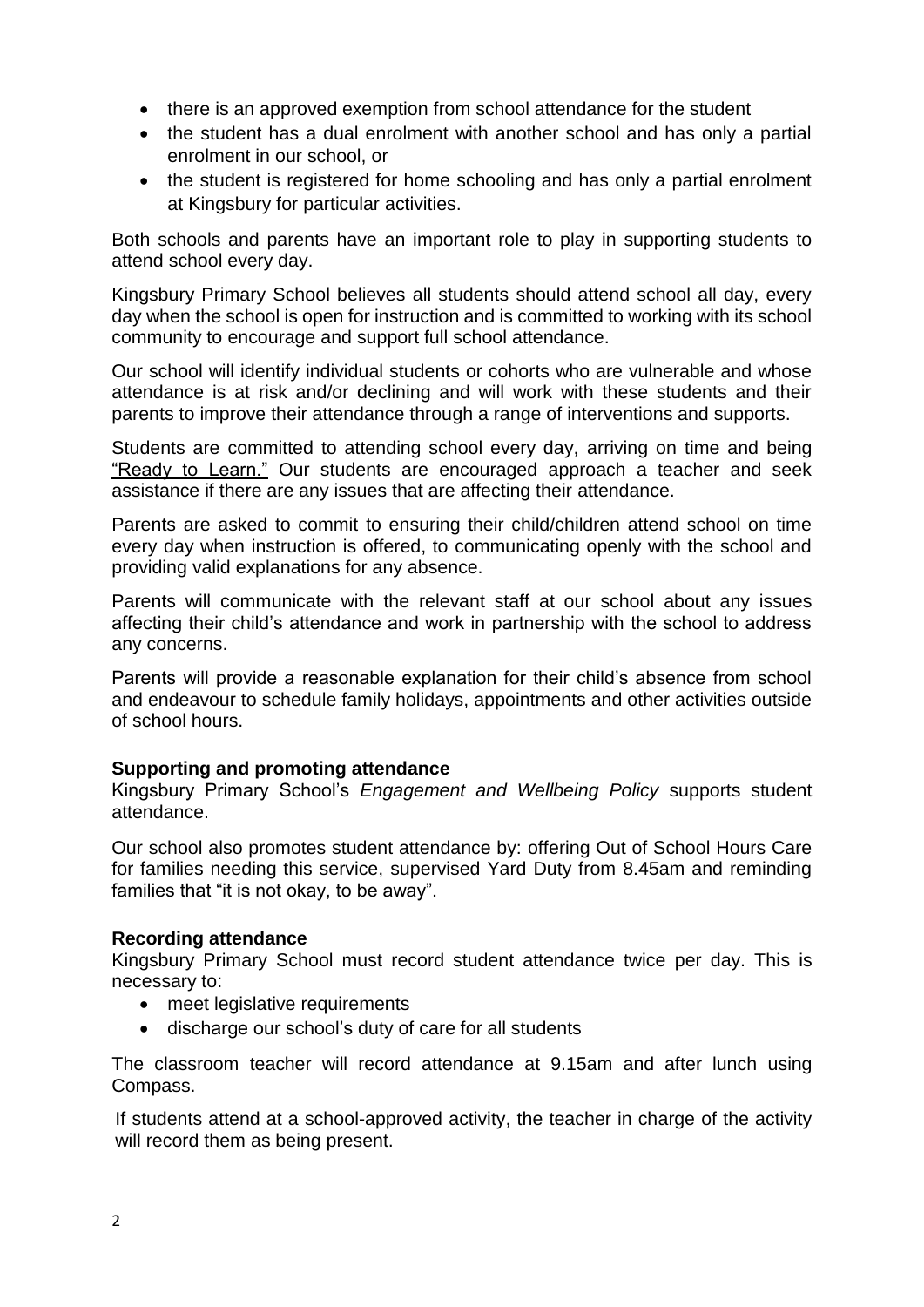## **Recording absences**

For absences where there is no exemption in place, a parent must provide an explanation on each occasion to the school.

Parents should notify Kingsbury Primary School of absences in one of the following ways:

- 1. Contacting the school Administration Office by telephone
- 2. Recording the absence and reason on Compass
- 3. Contact the school via email on [Kingsbury.ps@edumail.vic.gov.au](mailto:Kingsbury.ps@edumail.vic.gov.au)

If a student is absent on a particular day and the school has not been previously notified by a parent, or the absence is otherwise unexplained, Kingsbury Primary School will contact parents via a Compass message or telephone call to ascertain a reason for the absence. We will attempt to contact parents as soon as practicable on the same day of the unexplained absence, allowing time for the parent to respond.

If contact cannot be made with the parent (due to incorrect contact details), the school will attempt to make contact with any emergency contact/s nominated on the student's file held by the school, where possible, on the day of the unexplained absence.

Kingsbury Primary School will keep a record of the reason given for each absence. The principal will determine if the explanation provided is a **reasonable excuse** for the purposes of the parent meeting their responsibilities under the *Education Training Reform Act 2006* and the School Attendance Guidelines.

If the school considers that the parent has provided a **reasonable excuse** for their child's absence, the absence will be marked as '**excused absence**'.

If the school determines that no reasonable excuse has been provided, the absence will be marked as '**unexcused absence**'.

The Principal has the discretion to accept a reason given by a parent for a student's absence. The Principal will generally excuse:

- medical and dental appointments, where out of hours appointments are not possible or appropriate
- bereavement or attendance at the funeral of a relative or friend of the student, including a student required to attend Sorry Business
- school refusal, if a plan is in place with the parent to address causes and support the student's return to school
- cultural observance if the parent/carer notifies the school in advance
- family holidays where the parent notifies the school in advance

If the parent provides no explanation within 10 school days of an absence, it will be recorded as an 'unexplained absence' and recorded on the student's file.

Parents will be notified if an absence has not been excused.

#### **Managing non-attendance and supporting student engagement**

Where absences are of concern due to their nature or frequency, or where a student has been absent for more than five days, Kingsbury Primary School will work collaboratively with parents, the student, and other professionals, where appropriate, to develop strategies to improve attendance, including: